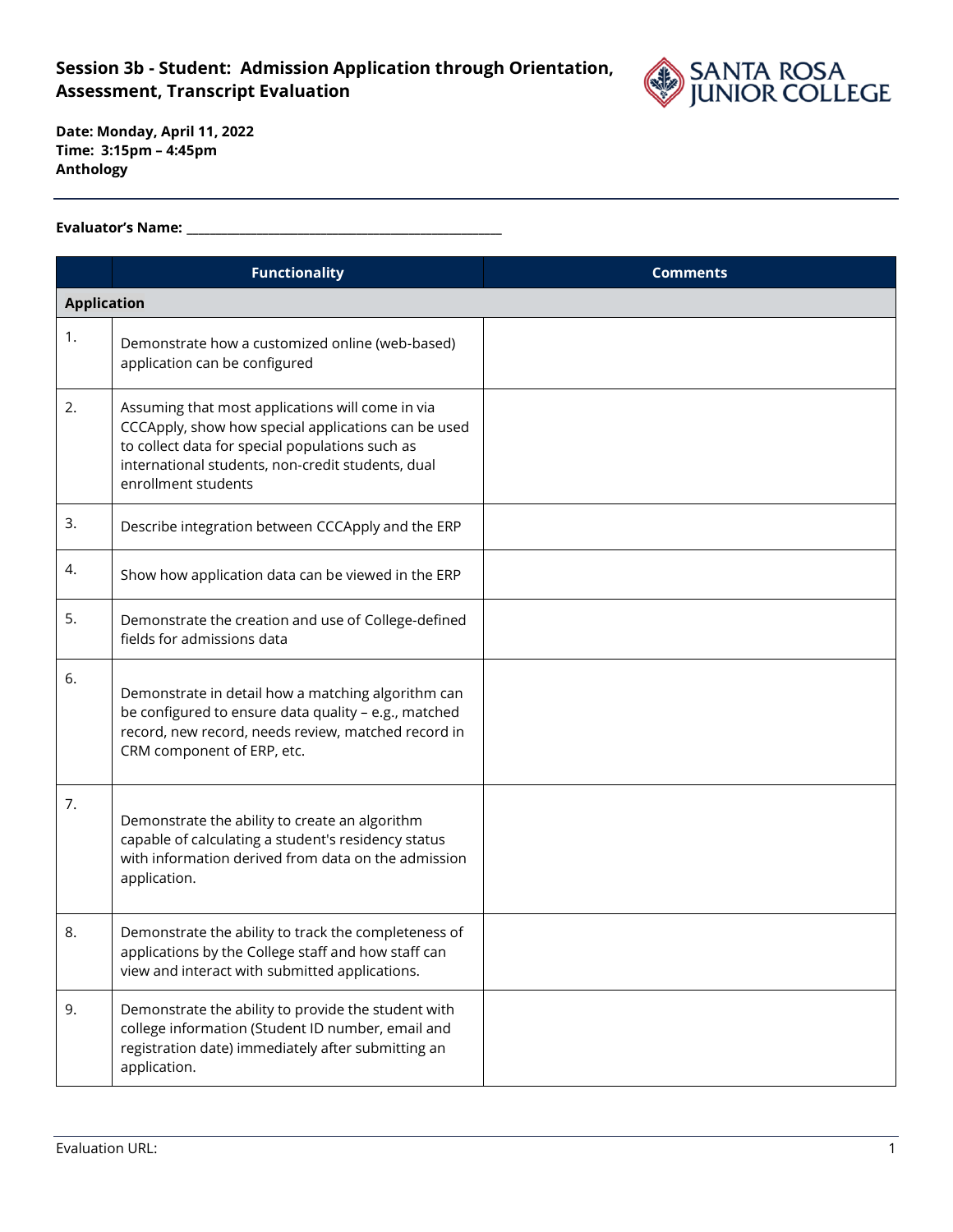

|              | <b>Functionality</b>                                                                                                                                                                                                         | <b>Comments</b> |
|--------------|------------------------------------------------------------------------------------------------------------------------------------------------------------------------------------------------------------------------------|-----------------|
| 10.          | Demonstrate how staff can have real-time analytics<br>dashboards that keep accurate count of students at<br>various in the process - e.g., applied, ed plan<br>complete, registered, applied for financial aid, etc.         |                 |
|              | Demonstrate how these can be segmented for<br>various student types and programs.                                                                                                                                            |                 |
| 11.          | Show how the system checks for duplicate records<br>when loading data from CCCApply.                                                                                                                                         |                 |
| 12.          | Show the student self-service both on desktop and<br>mobile interface                                                                                                                                                        |                 |
| 13.          | Demonstrate notification to student once external<br>transcripts have arrived and have been entered into<br>the system.                                                                                                      |                 |
| 14.          | Show how students can upload/submit external<br>transcripts and evaluation forms -- and then view<br>evaluation of transcripts through system.                                                                               |                 |
| 15.          | Demonstrate the ability for a student to book a<br>counseling or financial aid appointment online<br>identify the reason for the<br>appointment.                                                                             |                 |
| 16.          | Demonstrate the ability to generate a variety of<br>communications, e.g., email messages, text messages,<br>to new students. Demonstrate the ability to automate<br>these reminders.                                         |                 |
| 17.          | Demonstrate how communications history is<br>recorded and maintained and how staff can interact<br>with this data                                                                                                            |                 |
| 18.          | Demonstrate how comments and other information<br>can be recorded by staff and viewed by other staff<br>based on permissions.                                                                                                |                 |
| Provisioning |                                                                                                                                                                                                                              |                 |
| 19.          | Ability to trigger provisioning based on student status<br>- e.g., application complete - and integrate with<br>Identity Management System (e.g., Active Directory,<br>LDAP, etc.) for e-mail creation, network access, etc. |                 |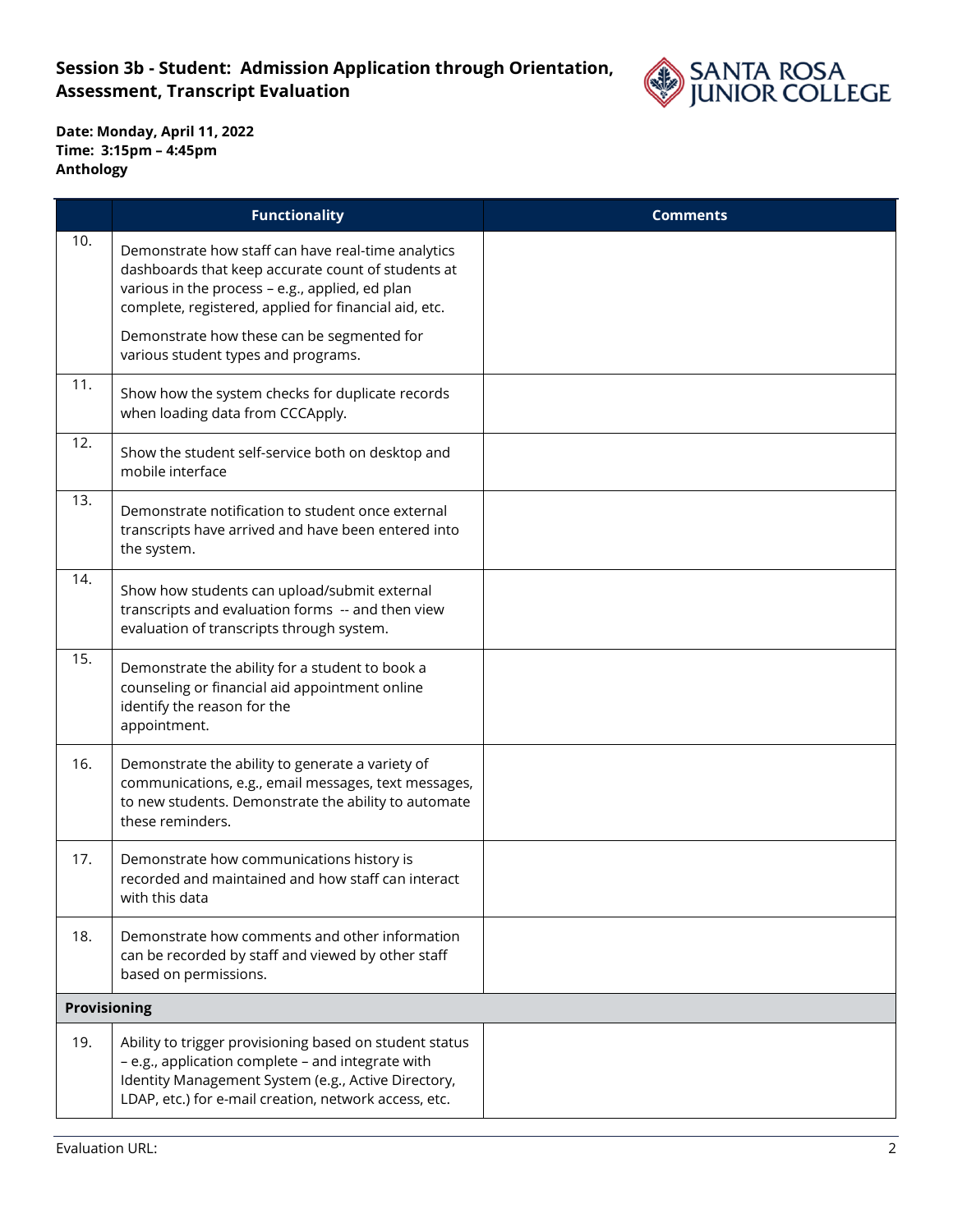## **Session 3b - Student: Admission Application through Orientation, Assessment, Transcript Evaluation**



|     | <b>Functionality</b>                                                                                                                                                                                                                                                                                                                                                                                                                                                                                                        | <b>Comments</b> |
|-----|-----------------------------------------------------------------------------------------------------------------------------------------------------------------------------------------------------------------------------------------------------------------------------------------------------------------------------------------------------------------------------------------------------------------------------------------------------------------------------------------------------------------------------|-----------------|
|     | <b>Checklist</b>                                                                                                                                                                                                                                                                                                                                                                                                                                                                                                            |                 |
| 20. | Demonstrate the ability to identify student type based<br>on self-declared information and existing information<br>in the SIS to correctly identify the student type.                                                                                                                                                                                                                                                                                                                                                       |                 |
| 21. | Demonstrate the ability to configure the system to<br>display "next steps" to incoming students based on<br>student type - e.g., first-time students click to start<br>orientation, international students apply for I-20, etc.                                                                                                                                                                                                                                                                                             |                 |
| 22. | Auto-assess self-reported data and - if assessment<br>requirements met - display "Here are your<br>recommended courses based on your great work in<br>high school"                                                                                                                                                                                                                                                                                                                                                          |                 |
| 23. | Demonstrate the ability for student to securely upload<br>documents to meet checklist items                                                                                                                                                                                                                                                                                                                                                                                                                                 |                 |
| 24. | Demonstrate the ability to auto-generate and<br>schedule reminders to students who have incomplete<br>items on their checklists                                                                                                                                                                                                                                                                                                                                                                                             |                 |
| 25. | Demonstrate the ability to auto-notify students about<br>existing account holds before proceeding to next<br>steps                                                                                                                                                                                                                                                                                                                                                                                                          |                 |
| 26. | Demonstrate the ability to record completion of<br>various activities - e.g., orientation, assessment,<br>creation of ed plan, application for financial aid, etc.                                                                                                                                                                                                                                                                                                                                                          |                 |
|     | <b>Communications management</b>                                                                                                                                                                                                                                                                                                                                                                                                                                                                                            |                 |
| 27. | Demonstrate the ability to auto-generate<br>personalized messages based on configured<br>scenarios - e.g., "Thanks for completing your<br>application, click here for the next step," or incoming<br>student has completed orientation and then receives,<br>"Great job with orientation! Click here to see your<br>recommended classes."<br>Provide examples of specific events that can trigger<br>communications and what granularity is available to<br>allow departmental control over communication<br>trigger rules. |                 |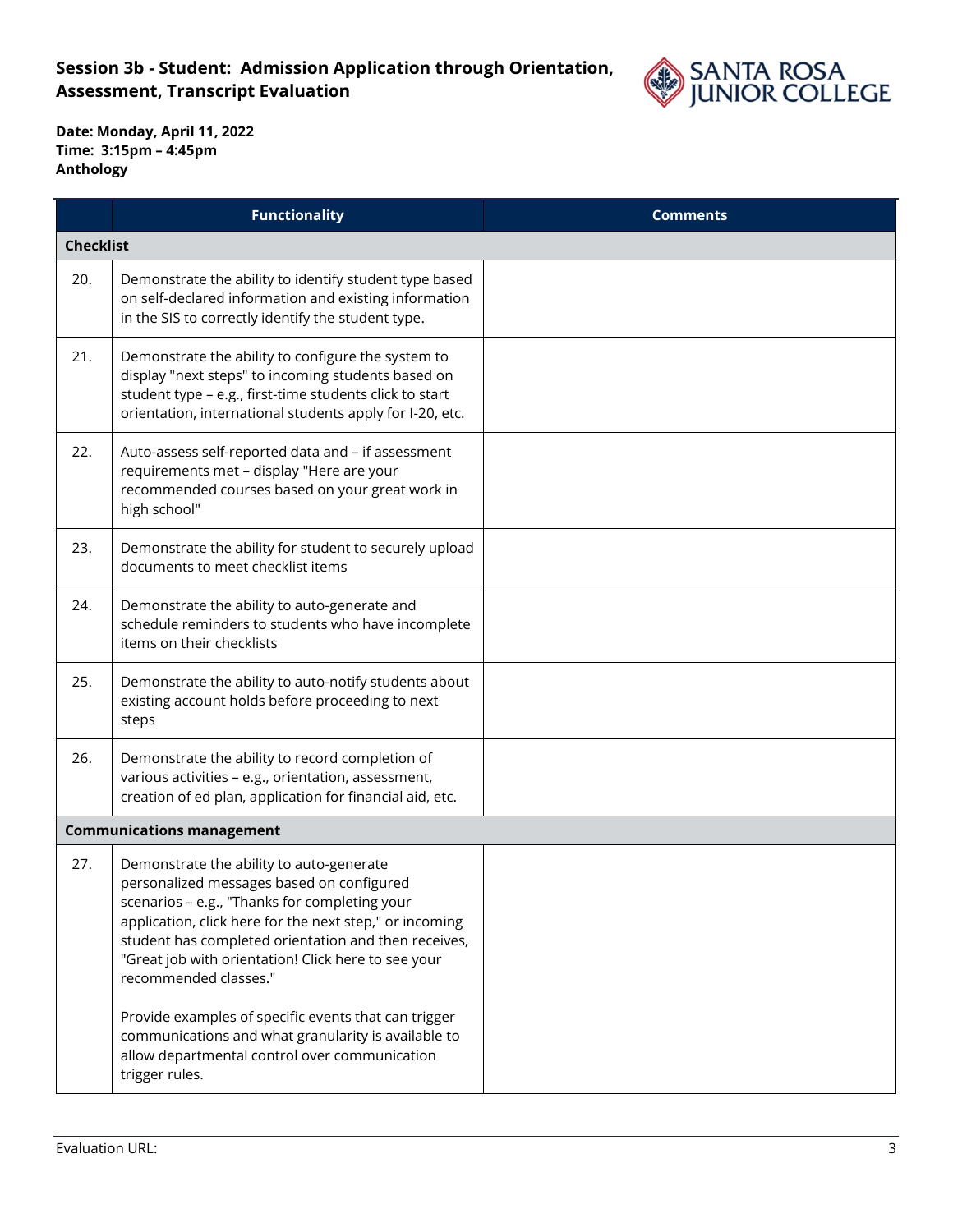

|     | <b>Functionality</b>                                                                                                                                                                                                                                                                                 | <b>Comments</b> |
|-----|------------------------------------------------------------------------------------------------------------------------------------------------------------------------------------------------------------------------------------------------------------------------------------------------------|-----------------|
| 28. | Demonstrate the ability to target messages based on<br>student information - e.g., graduated from specific<br>local high school in specific year, application complete<br>but orientation not started, resides in certain zip code,<br>etc.                                                          |                 |
| 29. | Demonstrate the ability to send auto-generated<br>messages based on registration schedule. (e.g., "Your<br>application has been submitted. Registration is<br>currently in progress, please review schedule of<br>classes and proceed to register on X date/time. The X<br>term begins in N weeks.") |                 |
| 30. | Demonstrate the ability to create communication<br>plans - i.e., a timed sequence based on student<br>characteristics - from new student entry through<br>graduation                                                                                                                                 |                 |
|     | <b>Transfer Evaluation</b>                                                                                                                                                                                                                                                                           |                 |
| 31. | Demonstrate the ability to load incoming transcripts<br>electronically to tables in the ERP                                                                                                                                                                                                          |                 |
| 32. | Demonstrate the ability to set up<br>articulated/equivalent courses. Demonstrate how<br>these courses are set up.                                                                                                                                                                                    |                 |
| 33. | Demonstrate the ability to create academic year-<br>based records for public and private colleges and<br>universities with different grading scales                                                                                                                                                  |                 |
| 34. | Demonstrate the ability to auto-articulate/equate<br>courses that have been loaded or entered into the<br>ERP                                                                                                                                                                                        |                 |
| 35. | Demonstrate the ability to incorporate<br>articulated/equated courses into a student's degree<br>audit                                                                                                                                                                                               |                 |
| 36. | Demonstrate the ability to route incoming transcript,<br>syllabus, course description to academic department<br>for evaluation and then return to the evaluator for<br>completion                                                                                                                    |                 |
| 37. | Demonstrate the repeat logic functionality.                                                                                                                                                                                                                                                          |                 |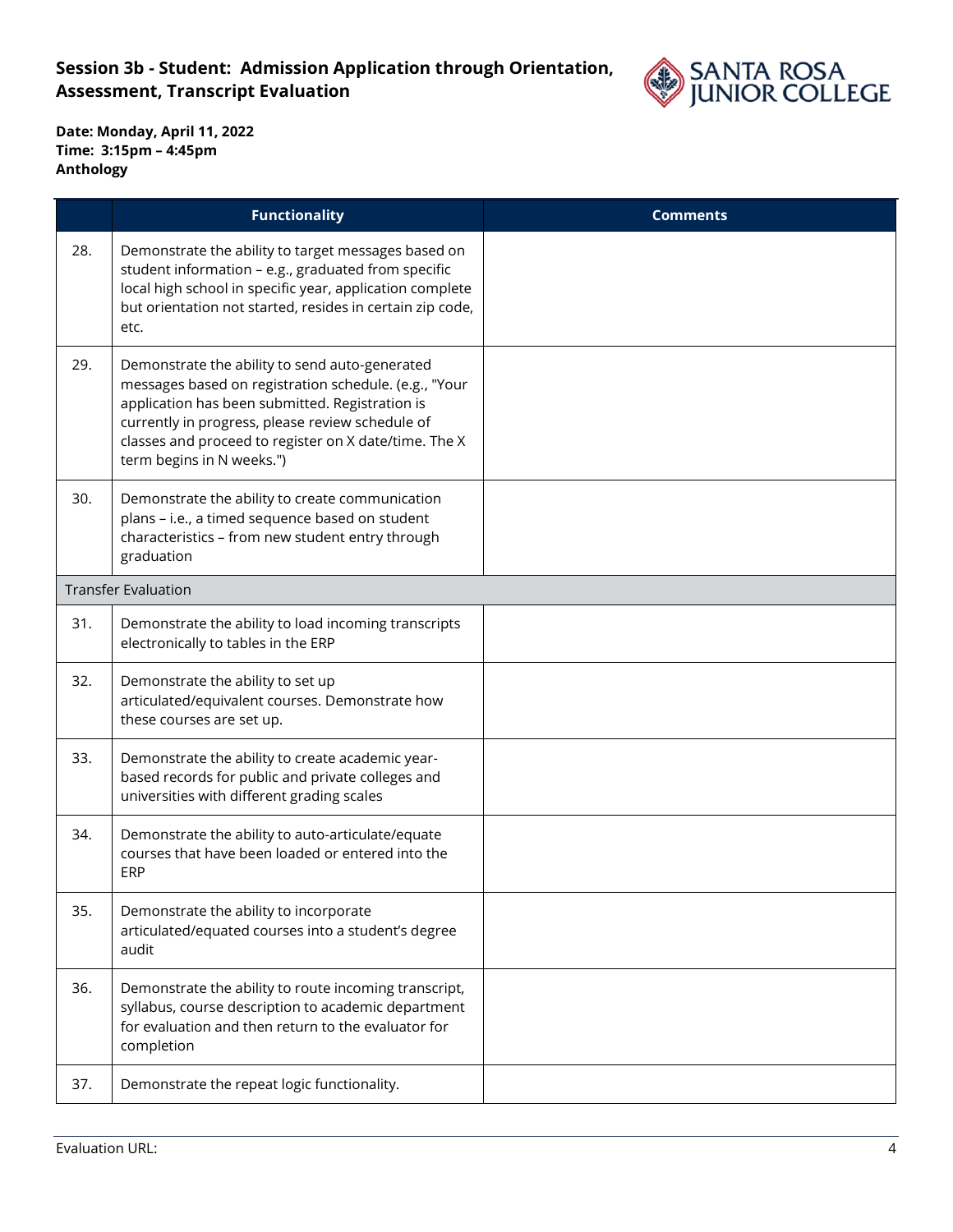## **Session 3b - Student: Admission Application through Orientation, Assessment, Transcript Evaluation**



|     | <b>Functionality</b>                                                                                                            | <b>Comments</b> |
|-----|---------------------------------------------------------------------------------------------------------------------------------|-----------------|
| 38. | Demonstrate manual entering of applications.                                                                                    |                 |
| 39. | Demonstrate how the system separates non-credit<br>student enrollment from credit student enrollment.                           |                 |
| 40. | Demonstrate how high dual enrollment registration is<br>handled when it comes to limitations on enrollment.                     |                 |
| 41. | Demonstrate how the system establishes limitations<br>on enrollment beyond prerequisites (such as age or<br>vaccination status) |                 |
| 42. | Demonstrate how the system provides an athletic<br>eligibility module                                                           |                 |
| 43. | Demonstrate how the system provides an<br>international students module                                                         |                 |